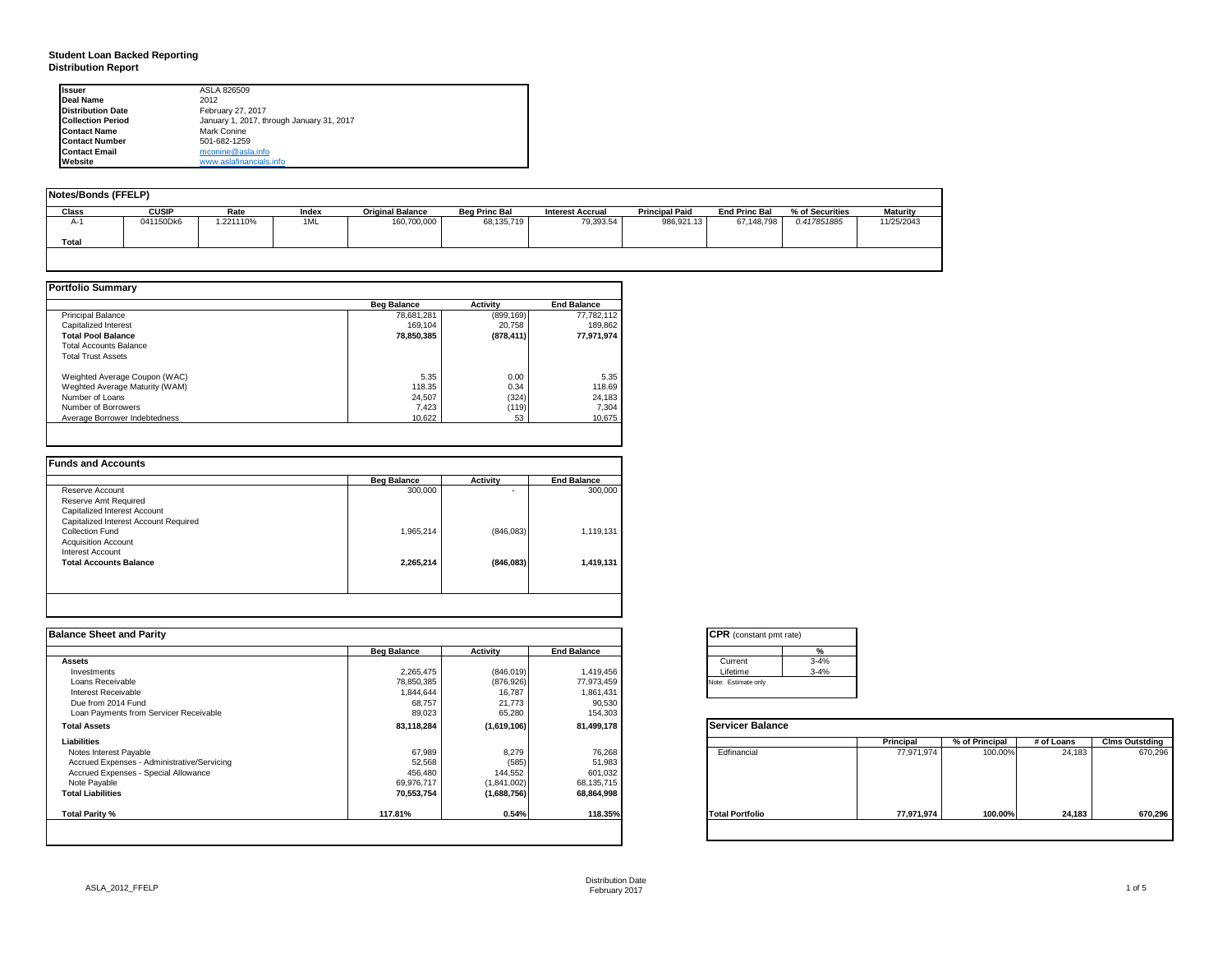## **Student Loan Backed Reporting**

#### **Distribution Report**

| <b>Portfolio by Loan Status</b> |            |        |                  |              |                |        |            |        |             |        |
|---------------------------------|------------|--------|------------------|--------------|----------------|--------|------------|--------|-------------|--------|
|                                 | # of Loans |        | <b>Principal</b> |              | % of Principal |        | <b>WAC</b> |        | <b>WARM</b> |        |
|                                 | Beginning  | Endina | Beginning        | Ending       | Beainnina      | Endina | Beainnina  | Endina | Beginning   | Ending |
| In School                       | 162        | 144    | 549,417          | 490,146      | 0.70%          | 0.63%  | 5.46       | 5.39   | 119.24      | 118.94 |
| Grace                           | 38         |        | 127,302          | 161,948      | 0.16%          | 0.21%  | 4.86       | 5.17   | 119.18      | 120.00 |
| Repayment                       |            |        |                  |              |                |        |            |        |             |        |
| Current                         | 15,118     | 14,836 | 44.581.643       | 43,987,825   | 56.54%         | 56.41% | 5.44       | 5.44   | 123.04      | 123.95 |
| 31-60 Days Delinquent           | 880        | 810    | 3,155,912        | 2,864,572    | 4.00%          | 3.67%  | 5.51       | 5.61   | 112.35      | 115.04 |
| 61-90 Days Delinquent           | 591        | 542    | 2,154,735        | 1,958,168    | 2.73%          | 2.51%  | 5.47       | 5.52   | 122.51      | 111.66 |
| 91-120 Days Delingent           | 401        | 353    | 1,575,843        | 1,258,020    | 2.00%          | 1.61%  | 5.34       | 5.64   | 121.62      | 119.93 |
| 121-180 Days Delinquent         | 520        | 530    | 2,022,809        | 2,015,515    | 2.57%          | 2.58%  | 5.57       | 5.39   | 111.08      | 113.13 |
| 181-270 Days Delinquent         | 667        | 441    | 2,505,057        | 1,605,963    | 3.18%          | 2.06%  | 5.48       | 5.41   | 117.45      | 110.62 |
| 271+ Days Delinquent            | 320        | 408    | 1,184,038        | 1,483,139    | 1.50%          | 1.90%  | 5.49       | 5.57   | 100.77      | 108.85 |
| <b>Total Repayment</b>          | 18,497     | 17,920 | 57,180,037       | 55, 173, 202 | 72.52%         | 70.76% | 5.45       | 5.46   | 121.26      | 121.77 |
| Forbearance                     | 2,877      | 3,083  | 11,056,420       | 12,220,074   | 14.02%         | 15.67% | 5.52       | 5.49   | 121.40      | 122.19 |
| Deferment                       | 2,831      | 2,814  | 9,535,139        | 9,295,123    | 12.09%         | 11.92% | 5.39       | 5.42   | 117.92      | 117.14 |
| Claims in Progress              | 102        | 172    | 402,071          | 631,481      | 0.51%          | 0.81%  | 5.87       | 5.44   | 100.30      | 101.36 |
| <b>Claims Denied</b>            |            |        |                  |              |                |        |            |        |             |        |
| <b>Total Portfolio</b>          | 24,507     | 24,183 | 78,850,385       | 77,971,974   | 100%           | 100%   | 5.45       | 5.46   | 120.75      | 121.09 |

|                                     | # of Loans |        | Principal  |            | % of Principal   |         | <b>WAC</b>       |        |                  | <b>WARM</b> |  |
|-------------------------------------|------------|--------|------------|------------|------------------|---------|------------------|--------|------------------|-------------|--|
|                                     | Beginning  | Ending | Beginning  | Ending     | <b>Beginning</b> | Endina  | <b>Beainning</b> | Endina | <b>Beginning</b> | Endina      |  |
| Current                             | 15,118     | 14,836 | 44,581,643 | 43,987,825 | 77.97%           | 79.73%  | 5.44             | 5.44   | 123.04           | 123.95      |  |
| 31-60 Days Delinquent               | 880        | 810    | 3,155,912  | 2,864,572  | 5.52%            | 5.19%   | 5.51             | 5.61   | 112.35           | 115.04      |  |
| 61-90 Days Delinquent               | 591        | 542    | 2,154,735  | 1,958,168  | 3.77%            | 3.55%   | 5.47             | 5.52   | 122.51           | 111.66      |  |
| 91-120 Days Delingent               | 401        | 353    | 1,575,843  | 1,258,020  | 2.76%            | 2.28%   | 5.34             | 5.64   | 121.62           | 119.93      |  |
| 121-180 Days Delinquent             | 520        | 530    | 2,022,809  | 2,015,515  | 3.54%            | 3.65%   | 5.57             | 5.39   | 111.08           | 113.13      |  |
| 181-270 Days Delinquent             | 667        | 441    | 2,505,057  | 1,605,963  | 4.38%            | 2.91%   | 5.48             | 5.41   | 117.45           | 110.62      |  |
| 271+ Days Delinquent                | 320        | 408    | 1,184,038  | 1,483,139  | 2.07%            | 2.69%   | 5.49             | 5.57   | 100.77           | 108.85      |  |
| <b>Total Portfolio in Repayment</b> | 18,497     | 17,920 | 57,180,037 | 55,173,202 | 100.00%          | 100.00% | 5.45             | 5.46   | 121.26           | 121.77      |  |

| Portfolio by Loan Type           |                  |        |                  |            |                  |                |                    |        |             |        |
|----------------------------------|------------------|--------|------------------|------------|------------------|----------------|--------------------|--------|-------------|--------|
|                                  | # of Loans       |        | Principal        |            |                  | % of Principal | <b>WAC</b>         |        | <b>WARM</b> |        |
|                                  | <b>Beginning</b> | Ending | <b>Beginning</b> | Ending     | <b>Beainning</b> | Ending         | <b>Beginning</b>   | Ending | Beginning   | Ending |
| Subsidized Consolidation Loans   |                  |        |                  |            |                  |                |                    |        |             |        |
| Unsubsidized Consolidation Loans |                  |        |                  |            |                  |                |                    |        |             |        |
| Subsidized Stafford Loans        | 13,754           | 13,585 | 35,934,808       | 35,498,845 | 45.57%           | 45.53%         | $E \Omega$<br>O.JU | 5.30   | 114.93      | 115.06 |
| Unsubsidized Stafford Loans      | 10,162           | 10,035 | 40,503,636       | 40,138,210 | 51.37%           | 51.48%         | 5.44               | 5.44   | 126.90      | 127.33 |
| PLUS/GradPLUS Loans              | 591              | 563    | 2.411.941        | 2.334.918  | 3.06%            | 2.99%          | 7.99               | 8.02   | 104.36      | 105.55 |
| SLS Loans                        |                  |        |                  |            |                  |                |                    |        |             |        |
| <b>Total Portfolio</b>           | 24,507           | 24,183 | 78,850,385       | 77,971,974 | 100.00%          | 100.00%        | 5.45               | 5.46   | 120.75      | 121.09 |

| # of Loans       |        | Principal        |               | % of Principal |         | <b>WAC</b>       |        | <b>WARM</b> |        |
|------------------|--------|------------------|---------------|----------------|---------|------------------|--------|-------------|--------|
| <b>Beginning</b> | Endina | <b>Beginning</b> | Endina        | Beginning      | Endina  | <b>Beginning</b> | Endina | Beginning   | Endina |
| 19,026           | 18,782 | 63,516,843.08    | 62,786,536.34 | 80.55%         | 80.52%  | 5.44             | 5.45   | 121.40      | 121.82 |
| 5,021            | 4,951  | 14,278,978.82    | 14,159,432.69 | 18.11%         | 18.16%  | 5.49             | 5.49   | 118.67      | 118.73 |
| 460              | 450    | 1,054,562.95     | 1,026,004.86  | 1.34%          | 1.32%   | 5.50             | 5.49   | 110.12      | 109.41 |
|                  |        |                  |               |                |         |                  |        |             |        |
|                  |        |                  |               |                |         |                  |        |             |        |
| 24,507           | 24,183 | 78,850,385       | 77,971,974    | 100.00%        | 100.00% | 5.45             | 5.46   | 120.75      | 121.09 |
|                  |        |                  |               |                |         |                  |        |             |        |

| <b>Portfolio Indices</b> |            |        |                  |            |                  |         |  |  |  |  |  |  |
|--------------------------|------------|--------|------------------|------------|------------------|---------|--|--|--|--|--|--|
|                          | # of Loans |        | Principal        |            | % of Principal   |         |  |  |  |  |  |  |
|                          | Beainnina  | Endina | <b>Beainning</b> | Endina     | <b>Beginning</b> | Endina  |  |  |  |  |  |  |
| Fixed Loans              | 14,519     | 14,333 | 52,383,630       | 51,838,851 | 66.43%           | 66.48%  |  |  |  |  |  |  |
| Variable Loans           | 9,988      | 9,850  | 26,466,755       | 26,133,123 | 33.57%           | 33.52%  |  |  |  |  |  |  |
| T-Bill Loans             | 9,988      | 9,850  | 26.466.755       | 26,133,123 | 33.57%           | 33.52%  |  |  |  |  |  |  |
| CMT Loans                |            |        |                  |            |                  |         |  |  |  |  |  |  |
| <b>Total Portfolio</b>   | 24.507     | 24.183 | 78,850,385       | 77.971.974 | 100.00%          | 100.00% |  |  |  |  |  |  |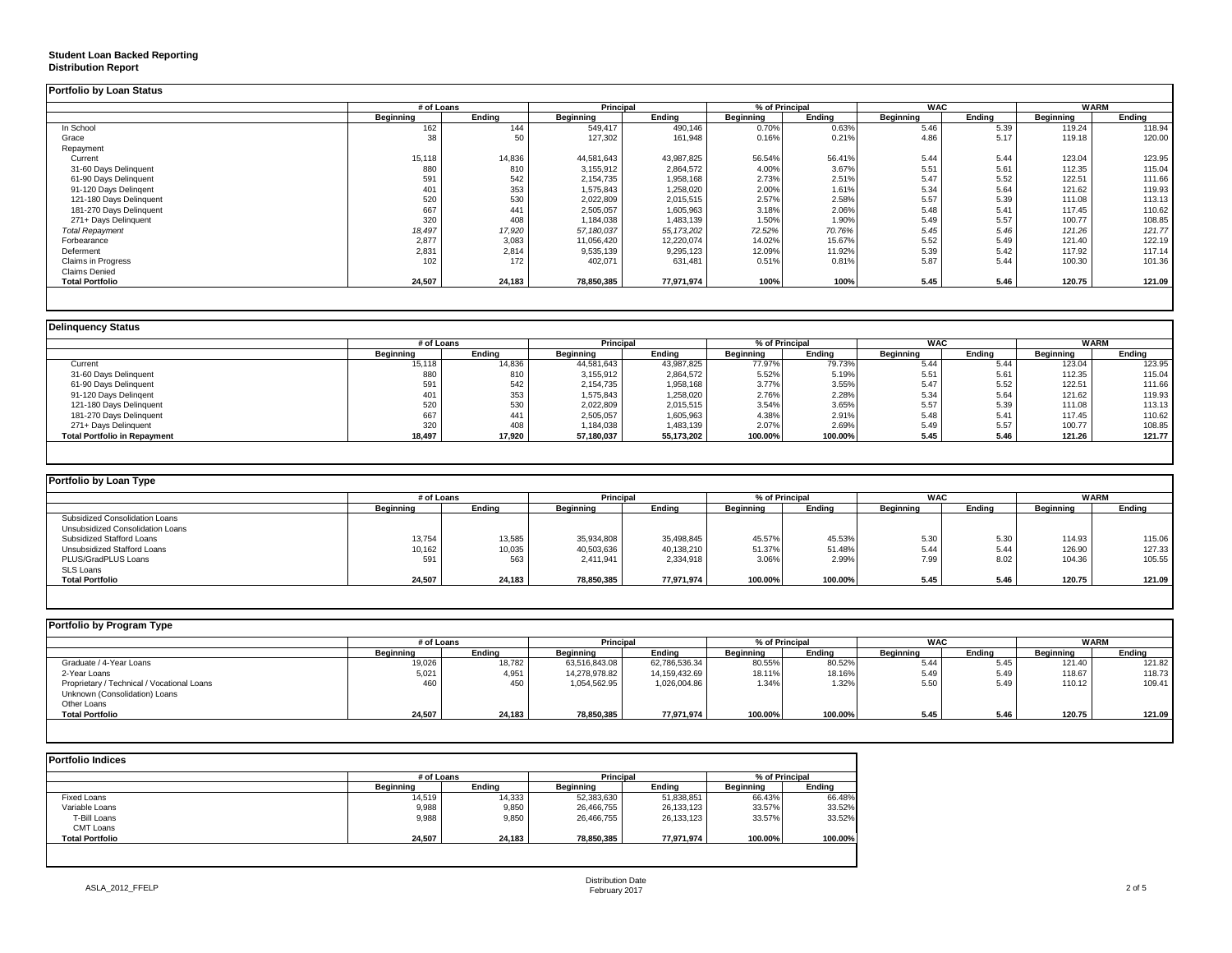### **Distribution Date February 27, 2017 Collection Period** January 1, 2017, through January 31, 2017

# **Collection Activity**

| <b>Collection Account</b>                                                                    | as of 1/31/2017 |
|----------------------------------------------------------------------------------------------|-----------------|
| Beginning Balance - January 1, 2017                                                          | 1,965,214       |
| <b>Collection Amount Received</b>                                                            | 1,146,249       |
| Recoveries                                                                                   |                 |
| Reserve Account                                                                              |                 |
| <b>Excess of Required Reserve Account</b>                                                    |                 |
| Interest on Investment Earnings                                                              | 382             |
| Capitalized Interest Account (after a stepdown or release date)                              |                 |
| <b>Acquisition Account</b>                                                                   |                 |
| Payments from Guarantor                                                                      |                 |
| Transfer from 2010 Collection Fund for correction of error                                   |                 |
| <b>Required Repurchases</b>                                                                  |                 |
| Special Allowance Payable to Department of Education                                         |                 |
| <b>Consolidated Rebate Fees</b>                                                              |                 |
| Rating Agency Surveillance Fees                                                              | (27,500)        |
| Principal payments, interest payments, administration fees, servicing fees, and trustee fees | (1,965,214)     |
| Other Amounts Received in Collection                                                         |                 |
| <b>Total Available Funds</b>                                                                 | 1,119,131       |
|                                                                                              |                 |

| <b>Fees Due for Current Period</b> | as of 1/31/2017 |
|------------------------------------|-----------------|
| Indenture Trustee Fees             | 833.33          |
| <b>Servicing Fees</b>              | 45,485          |
| <b>Administration Fees</b>         | 6,498           |
| Late Fees                          |                 |
| Other Fees                         |                 |
| <b>Total Fees</b>                  | 52,816.33       |
|                                    |                 |
| <b>Cumulative Default Rate</b>     | as of 1/31/2017 |

| Current Period Defaults (\$)<br>Cumulative Defaults (\$)<br>Cumulative Default (% of original pool balance)<br>Cumulative Default (% of cumulative entered repayment balance) <sup>a</sup> | 895.537.07<br>33,288,250.99<br>20.73%<br>43.05% |
|--------------------------------------------------------------------------------------------------------------------------------------------------------------------------------------------|-------------------------------------------------|
| Current Period Payments (Recoveries) from Guarantor (\$)<br>Current Period Borrower Recoveries (\$)                                                                                        | 347,953.80<br>n/a                               |
| Cumulative Recoveries (\$) <sup>b</sup>                                                                                                                                                    | 30,769,591.32                                   |
| Cumulative Recovery Rate (%)                                                                                                                                                               | 92.43%                                          |
| Cumulative Net Loss Rate (%)                                                                                                                                                               | 1.57%                                           |
| Servicer Reject Rate (FFELP) (%)                                                                                                                                                           |                                                 |
| Cumulative Servicer Reject Rate (FFELP) (%)                                                                                                                                                |                                                 |
| Repayment balance includes all repayment loans with the exception of balances in claim status<br>a)                                                                                        |                                                 |
| Cumulative Recoveries includes 97% of claims in progress balances                                                                                                                          |                                                 |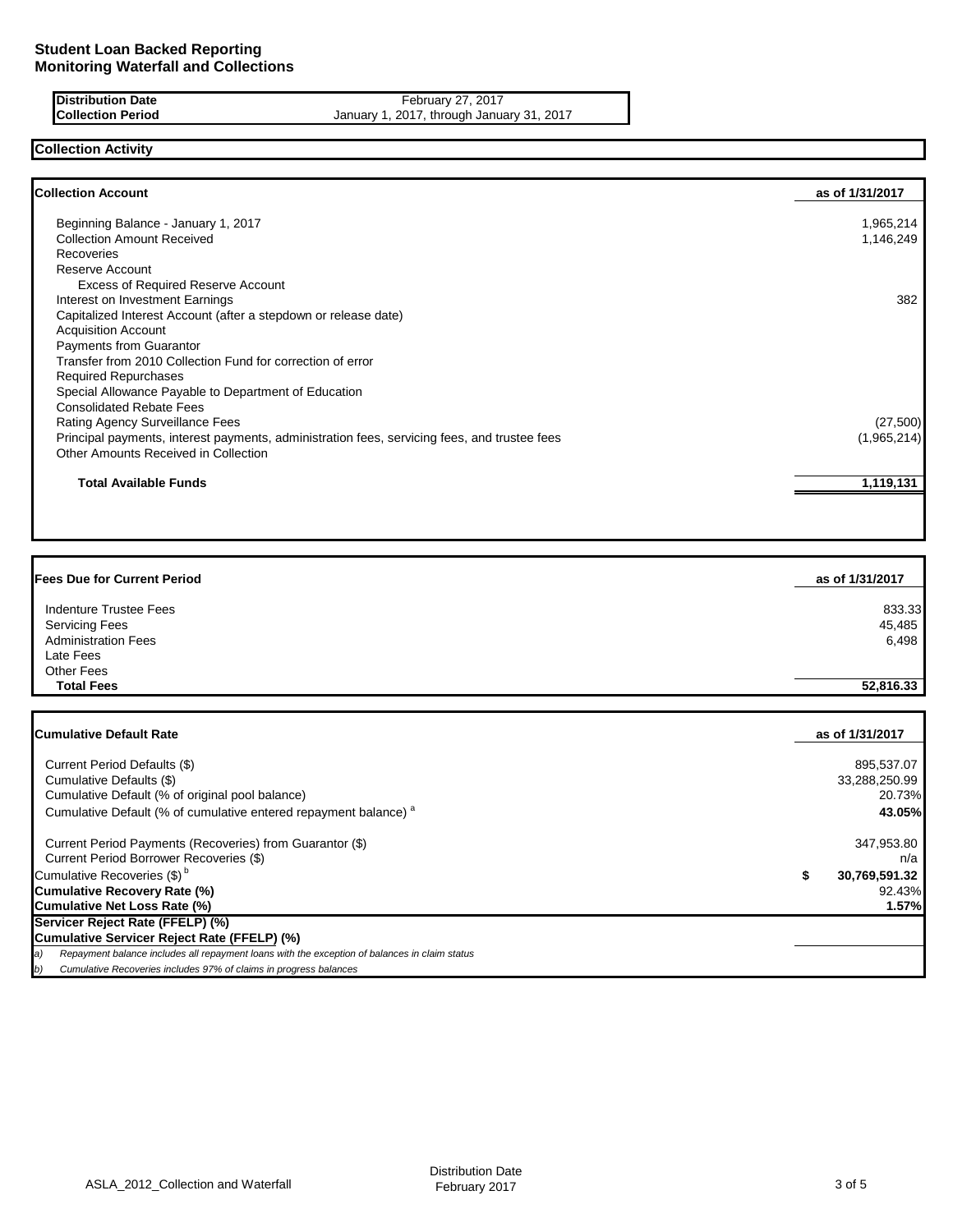## **Waterfall Activity**

| <b>Waterfall for Distribution</b>                                                         | <b>Amount Due</b> | <b>Amount Remaining</b> |
|-------------------------------------------------------------------------------------------|-------------------|-------------------------|
| <b>Total Available Funds</b>                                                              |                   | 1,119,131               |
| First: Payments made under any Joint Sharing Agreement                                    |                   |                         |
| <b>Second: Trustee Fees</b>                                                               | 833.33            | 1,118,297               |
| <b>Third: Servicing Fees and Backup Servicing Fees</b>                                    | 45,485            | 1,072,812               |
| <b>Fourth: Administration Fees</b>                                                        | 6,498             | 1,066,314               |
| <b>Fifth: Noteholder Interest</b>                                                         | 79,393.54         | 986,920.82              |
| Sixth: Reinstate the balance of the Reserve Fund up to the Specified Reserve Fund Balance |                   |                         |
| Seventh: Noteholder Principal, until paid in full                                         | 986,921.13        | (0)                     |
|                                                                                           |                   |                         |

| Quarterly Interest Due<br>Quarterly Interest Paid<br><b>Interest Shortfall</b><br>Interest Carryover Due<br>Interest Carryover Paid<br><b>Interest Carryover</b><br>Quarterly Principal Distribution Amount<br>Quarterly Principal Paid<br>Shortfall<br><b>Total Distribution Amount</b> | <b>Principal and Interest Distributions</b> | Class A-1    |
|------------------------------------------------------------------------------------------------------------------------------------------------------------------------------------------------------------------------------------------------------------------------------------------|---------------------------------------------|--------------|
|                                                                                                                                                                                                                                                                                          |                                             | 79,393.54    |
|                                                                                                                                                                                                                                                                                          |                                             | 79,393.54    |
|                                                                                                                                                                                                                                                                                          |                                             |              |
|                                                                                                                                                                                                                                                                                          |                                             |              |
|                                                                                                                                                                                                                                                                                          |                                             |              |
|                                                                                                                                                                                                                                                                                          |                                             |              |
|                                                                                                                                                                                                                                                                                          |                                             | 986,921.13   |
|                                                                                                                                                                                                                                                                                          |                                             | 986,921.13   |
|                                                                                                                                                                                                                                                                                          |                                             |              |
|                                                                                                                                                                                                                                                                                          |                                             | 1,066,314.67 |
|                                                                                                                                                                                                                                                                                          |                                             |              |